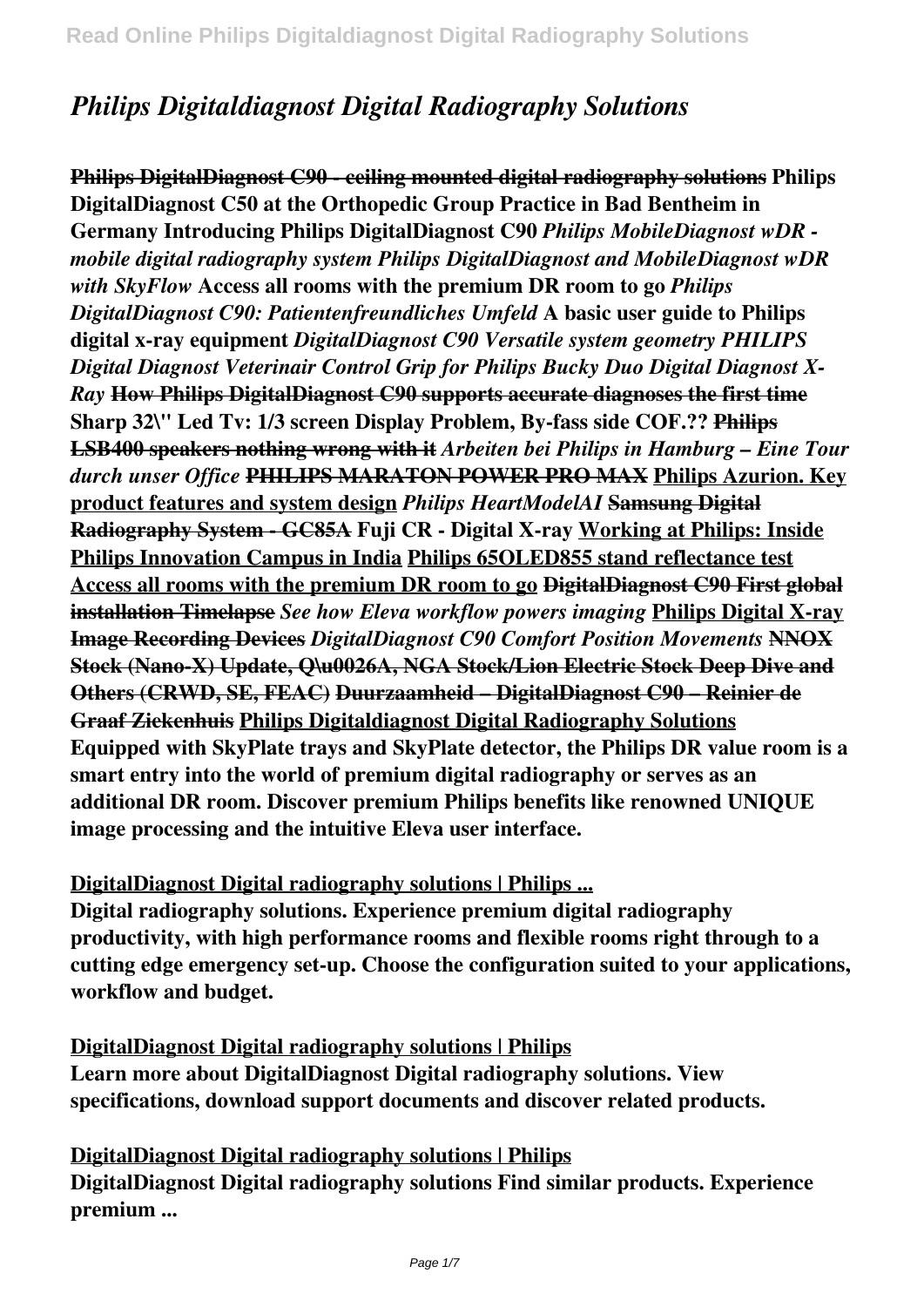## **DigitalDiagnost Digital radiography solutions | Philips**

**DigitalDiagnost value room. Equipped with SkyPlate trays and SkyPlate detector, the Philips DR value room is a smart entry into the world of premium digital radiography or serves as an additional DR room. Discover premium Philips benefits like renowned UNIQUE image processing and the intuitive Eleva user interface.**

## **DigitalDiagnost Digital radiography solutions | Philips ...**

**DigitalDiagnost Digital radiography solutions Hitta liknande produkter. Experience premium digital radiography productivity, with high performance rooms and flexible rooms right through to a cutting edge emergency set-up. Choose the configuration suited to your applications, workflow and budget. ... Philips Computed Radiography (PCR Eleva)**

#### **DigitalDiagnost Digital radiography solutions | Philips**

**Equipped with SkyPlate trays and SkyPlate detector, the Philips DR value room is a smart entry into the world of premium digital radiography or serves as an additional DR room. Discover premium Philips benefits like renowned UNIQUE image processing and the intuitive Eleva user interface.**

## **DigitalDiagnost | Philips**

**DigitalDiagnost Digital radiography solutions Finn lignende produkter. Experience premium digital radiography productivity, with high performance rooms and flexible rooms right through to a cutting edge emergency set-up. Choose the configuration suited to your applications, workflow and budget. ... Philips Computed Radiography (PCR Eleva)**

**DigitalDiagnost Digital radiography solutions | Philips DigitalDiagnost Digital radiography solutions 712220 Find similar products. ... By ...**

## **DigitalDiagnost Digital radiography solutions | Philips**

**Philips DigitalDiagnost C90 1 premium DR room is designed to meet the diagnostic imaging needs of the most demanding institutions.It allows you to comfortably see more patients per day, and shorten patient wait time, by decreasing the time to diagnosis with innovative tools that help drive workflow efficiency.DigitalDiagnost C90's live tube head camera, versatile room configurations, and ...**

## **Philips DigitalDiagnost C90 | Philips Healthcare**

**DigitalDiagnost Digital radiography solutions 712220 Benzer ürünler bul. Experience premium digital radiography productivity, with high performance rooms and flexible rooms right through to a cutting edge emergency set-up. Choose the configuration suited to your applications, workflow and budget. ... Philips Computed Radiography (PCR Eleva)**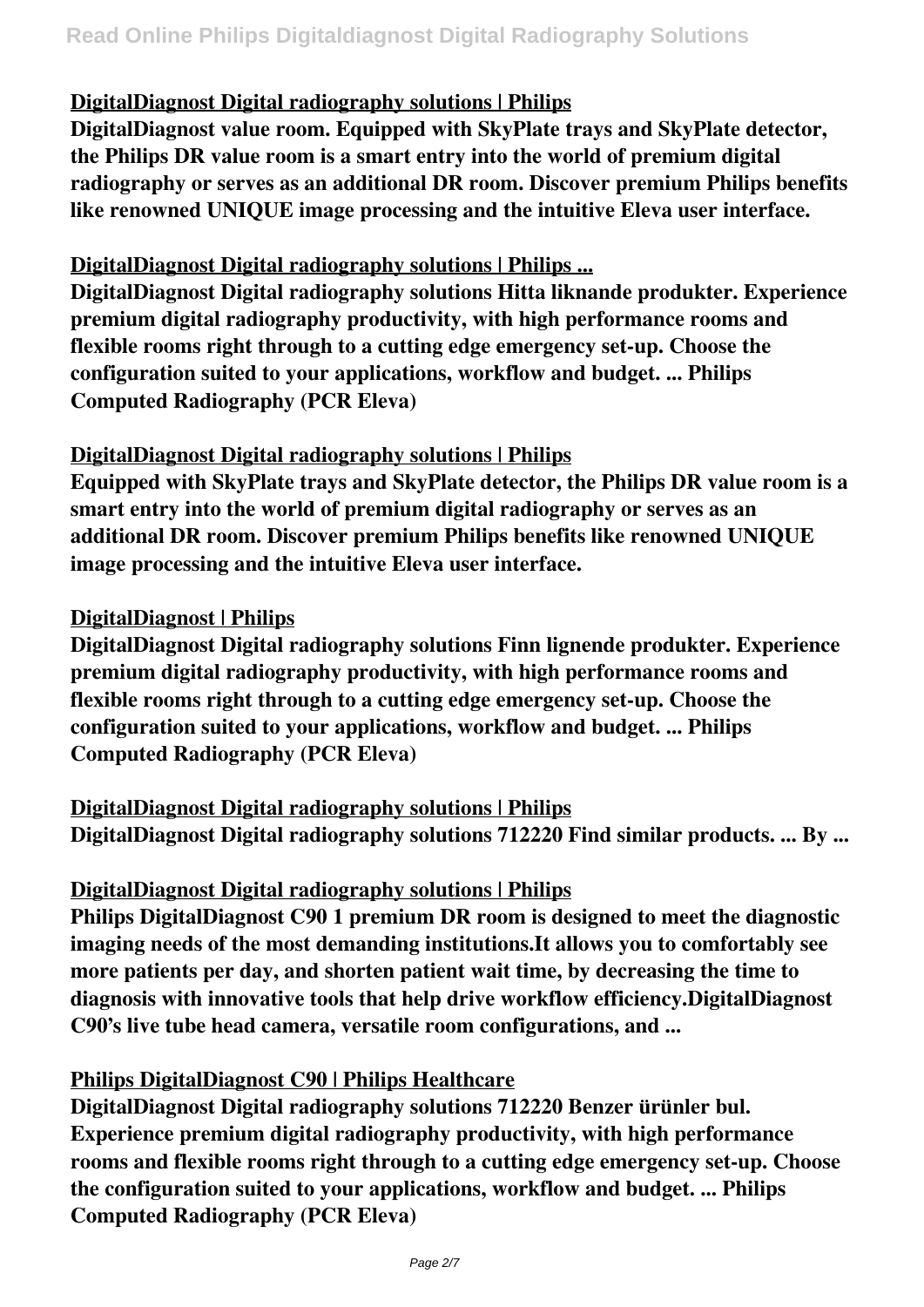# **Philips - DigitalDiagnost Digital radiography solutions**

**DigitalDiagnost Digital radiography solutions Find lignende produkter. Experience premium digital radiography productivity, with high performance rooms and flexible rooms right through to a cutting edge emergency set-up. Choose the configuration suited to your applications, workflow and budget. ... Philips Computed Radiography (PCR Eleva)**

## **DigitalDiagnost Digital radiography solutions | Philips**

**DigitalDiagnost Digital radiography solutions 712220 Benzer ürünler bul. ... Kullan?c? tercihlerime ve davran??lar?ma göre benim için uygun olabilecek Philips ürünleri, hizmetleri, etkinlikleri ve promosyonlar? ile ilgili pazarlama amaçl? elektronik bildirimler almak istiyorum.**

## **Philips - DigitalDiagnost Digital radiography solutions**

**from Philips? When developing medical solutions Philips strictly focuses on customers. Our DigitalDiagnost solutions are designed for you. We invite you to access our holistic concept with consulting, finance, service, IT maintenance and networking all from one source. And when it comes to the digital radiography system itself, another concept**

## **Philips DigitalDiagnost Digital Radiography Solutions**

**DigitalDiagnost C90 offers multiple detector options and features, such as SkyPlate detector sharing. Use a single detector across multiple compatible Philips DR rooms. This will add to the economic value of your Philips solutions.**

# **DigitalDiagnost C90 Ceiling mounted digital radiography ...**

**Ceiling mounted digital radiography solutions. Find similar products. By using the C90 system you can comfortably see more patients per day and shorten patient wait times by decreasing the time to diagnosis with innovative tools that help drive workflow efficiency. DigitalDiagnost C90's live tube head camera, versatile room configurations, and exam automation technologies all help enable outstanding patient throughput.**

# **DigitalDiagnost C90 Ceiling mounted digital radiography ...**

**Ceiling mounted digital radiography solutions. The system allows you to comfortably see more patients per day and shorten patient wait times by decreasing the time to diagnosis with innovative tools that help drive workflow efficiency.**  $\langle$ br>DigitalDiagnost C90's live tube head camera, versatile room configurations, **and exam automation technologies all help assure outstanding patient throughput.**

# **DigitalDiagnost C90 Ceiling mounted digital radiography ...**

**Moreover, Philips has an advanced and secure cloud-based Philips HealthSuite digital platform optimized for the delivery of healthcare across care settings. Every**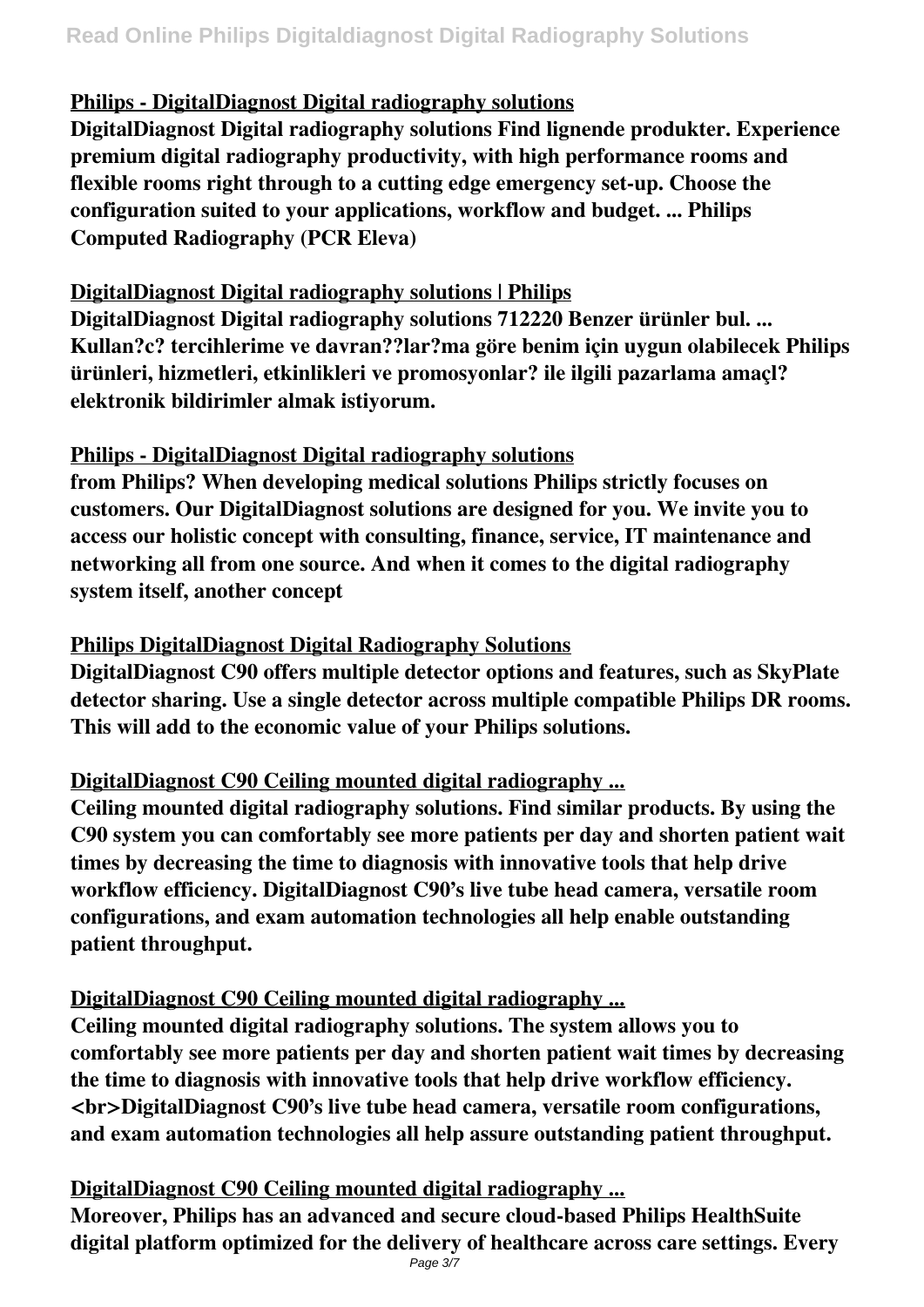**year, Philips' integrated solutions monitor around 300 million patients in hospitals, as well as around 10 million sleep and respiratory care patients in their own homes.**

**Philips DigitalDiagnost C90 - ceiling mounted digital radiography solutions Philips DigitalDiagnost C50 at the Orthopedic Group Practice in Bad Bentheim in Germany Introducing Philips DigitalDiagnost C90** *Philips MobileDiagnost wDR mobile digital radiography system Philips DigitalDiagnost and MobileDiagnost wDR with SkyFlow* **Access all rooms with the premium DR room to go** *Philips DigitalDiagnost C90: Patientenfreundliches Umfeld* **A basic user guide to Philips digital x-ray equipment** *DigitalDiagnost C90 Versatile system geometry PHILIPS Digital Diagnost Veterinair Control Grip for Philips Bucky Duo Digital Diagnost X-Ray* **How Philips DigitalDiagnost C90 supports accurate diagnoses the first time Sharp 32\" Led Tv: 1/3 screen Display Problem, By-fass side COF.?? Philips LSB400 speakers nothing wrong with it** *Arbeiten bei Philips in Hamburg – Eine Tour durch unser Office* **PHILIPS MARATON POWER PRO MAX Philips Azurion. Key product features and system design** *Philips HeartModelAI* **Samsung Digital Radiography System - GC85A Fuji CR - Digital X-ray Working at Philips: Inside Philips Innovation Campus in India Philips 65OLED855 stand reflectance test Access all rooms with the premium DR room to go DigitalDiagnost C90 First global installation Timelapse** *See how Eleva workflow powers imaging* **Philips Digital X-ray Image Recording Devices** *DigitalDiagnost C90 Comfort Position Movements* **NNOX Stock (Nano-X) Update, Q\u0026A, NGA Stock/Lion Electric Stock Deep Dive and Others (CRWD, SE, FEAC) Duurzaamheid – DigitalDiagnost C90 – Reinier de Graaf Ziekenhuis Philips Digitaldiagnost Digital Radiography Solutions Equipped with SkyPlate trays and SkyPlate detector, the Philips DR value room is a smart entry into the world of premium digital radiography or serves as an additional DR room. Discover premium Philips benefits like renowned UNIQUE image processing and the intuitive Eleva user interface.**

**DigitalDiagnost Digital radiography solutions | Philips ... Digital radiography solutions. Experience premium digital radiography productivity, with high performance rooms and flexible rooms right through to a cutting edge emergency set-up. Choose the configuration suited to your applications, workflow and budget.**

**DigitalDiagnost Digital radiography solutions | Philips Learn more about DigitalDiagnost Digital radiography solutions. View specifications, download support documents and discover related products.**

**DigitalDiagnost Digital radiography solutions | Philips DigitalDiagnost Digital radiography solutions Find similar products. Experience premium ...**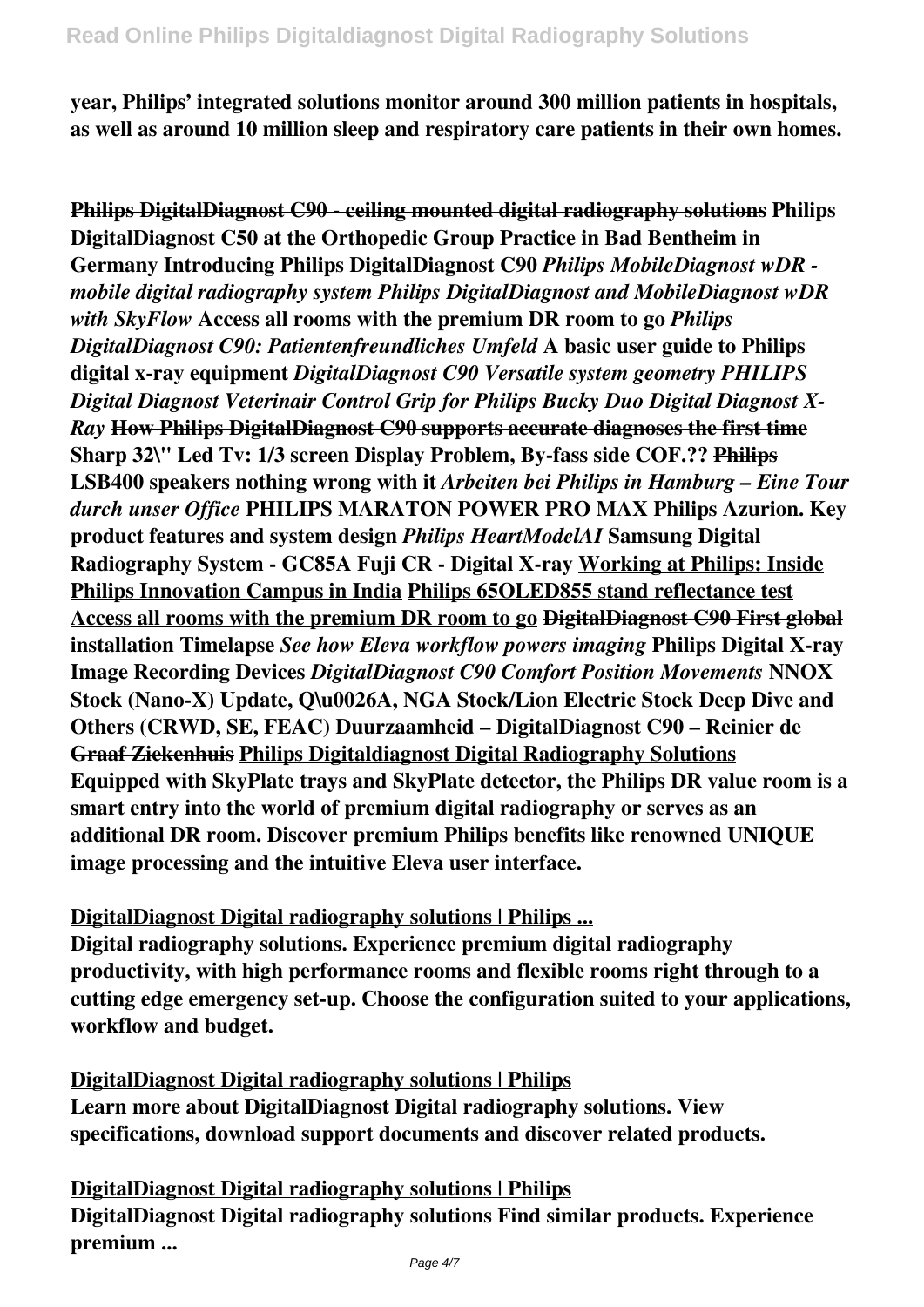# **DigitalDiagnost Digital radiography solutions | Philips**

**DigitalDiagnost value room. Equipped with SkyPlate trays and SkyPlate detector, the Philips DR value room is a smart entry into the world of premium digital radiography or serves as an additional DR room. Discover premium Philips benefits like renowned UNIQUE image processing and the intuitive Eleva user interface.**

## **DigitalDiagnost Digital radiography solutions | Philips ...**

**DigitalDiagnost Digital radiography solutions Hitta liknande produkter. Experience premium digital radiography productivity, with high performance rooms and flexible rooms right through to a cutting edge emergency set-up. Choose the configuration suited to your applications, workflow and budget. ... Philips Computed Radiography (PCR Eleva)**

## **DigitalDiagnost Digital radiography solutions | Philips**

**Equipped with SkyPlate trays and SkyPlate detector, the Philips DR value room is a smart entry into the world of premium digital radiography or serves as an additional DR room. Discover premium Philips benefits like renowned UNIQUE image processing and the intuitive Eleva user interface.**

## **DigitalDiagnost | Philips**

**DigitalDiagnost Digital radiography solutions Finn lignende produkter. Experience premium digital radiography productivity, with high performance rooms and flexible rooms right through to a cutting edge emergency set-up. Choose the configuration suited to your applications, workflow and budget. ... Philips Computed Radiography (PCR Eleva)**

## **DigitalDiagnost Digital radiography solutions | Philips**

**DigitalDiagnost Digital radiography solutions 712220 Find similar products. ... By ...**

## **DigitalDiagnost Digital radiography solutions | Philips**

**Philips DigitalDiagnost C90 1 premium DR room is designed to meet the diagnostic imaging needs of the most demanding institutions.It allows you to comfortably see more patients per day, and shorten patient wait time, by decreasing the time to diagnosis with innovative tools that help drive workflow efficiency.DigitalDiagnost C90's live tube head camera, versatile room configurations, and ...**

## **Philips DigitalDiagnost C90 | Philips Healthcare**

**DigitalDiagnost Digital radiography solutions 712220 Benzer ürünler bul. Experience premium digital radiography productivity, with high performance rooms and flexible rooms right through to a cutting edge emergency set-up. Choose the configuration suited to your applications, workflow and budget. ... Philips Computed Radiography (PCR Eleva)**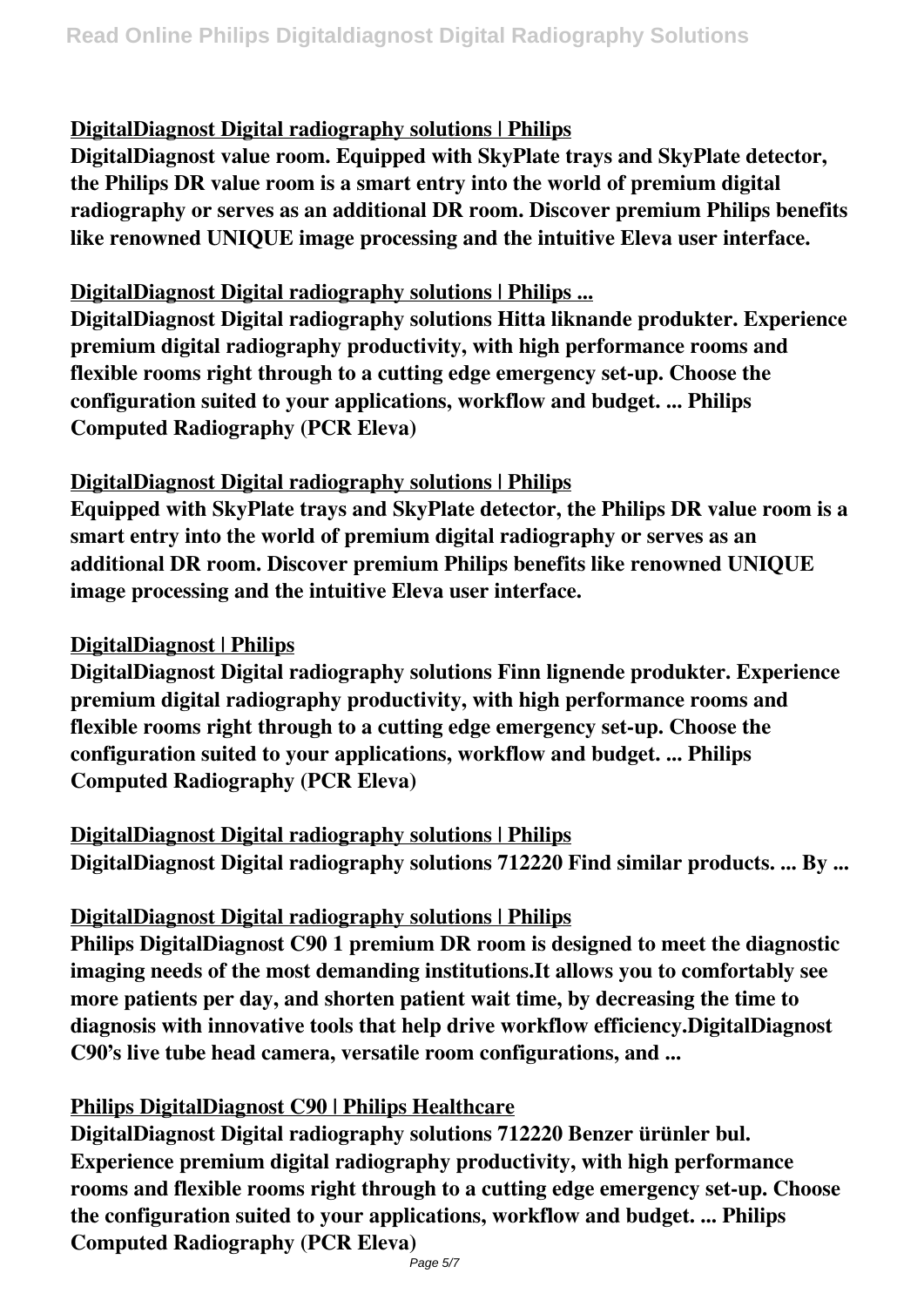# **Philips - DigitalDiagnost Digital radiography solutions**

**DigitalDiagnost Digital radiography solutions Find lignende produkter. Experience premium digital radiography productivity, with high performance rooms and flexible rooms right through to a cutting edge emergency set-up. Choose the configuration suited to your applications, workflow and budget. ... Philips Computed Radiography (PCR Eleva)**

## **DigitalDiagnost Digital radiography solutions | Philips**

**DigitalDiagnost Digital radiography solutions 712220 Benzer ürünler bul. ... Kullan?c? tercihlerime ve davran??lar?ma göre benim için uygun olabilecek Philips ürünleri, hizmetleri, etkinlikleri ve promosyonlar? ile ilgili pazarlama amaçl? elektronik bildirimler almak istiyorum.**

## **Philips - DigitalDiagnost Digital radiography solutions**

**from Philips? When developing medical solutions Philips strictly focuses on customers. Our DigitalDiagnost solutions are designed for you. We invite you to access our holistic concept with consulting, finance, service, IT maintenance and networking all from one source. And when it comes to the digital radiography system itself, another concept**

## **Philips DigitalDiagnost Digital Radiography Solutions**

**DigitalDiagnost C90 offers multiple detector options and features, such as SkyPlate detector sharing. Use a single detector across multiple compatible Philips DR rooms. This will add to the economic value of your Philips solutions.**

# **DigitalDiagnost C90 Ceiling mounted digital radiography ...**

**Ceiling mounted digital radiography solutions. Find similar products. By using the C90 system you can comfortably see more patients per day and shorten patient wait times by decreasing the time to diagnosis with innovative tools that help drive workflow efficiency. DigitalDiagnost C90's live tube head camera, versatile room configurations, and exam automation technologies all help enable outstanding patient throughput.**

# **DigitalDiagnost C90 Ceiling mounted digital radiography ...**

**Ceiling mounted digital radiography solutions. The system allows you to comfortably see more patients per day and shorten patient wait times by decreasing the time to diagnosis with innovative tools that help drive workflow efficiency.**  $\langle$ br>DigitalDiagnost C90's live tube head camera, versatile room configurations, **and exam automation technologies all help assure outstanding patient throughput.**

**DigitalDiagnost C90 Ceiling mounted digital radiography ... Moreover, Philips has an advanced and secure cloud-based Philips HealthSuite**